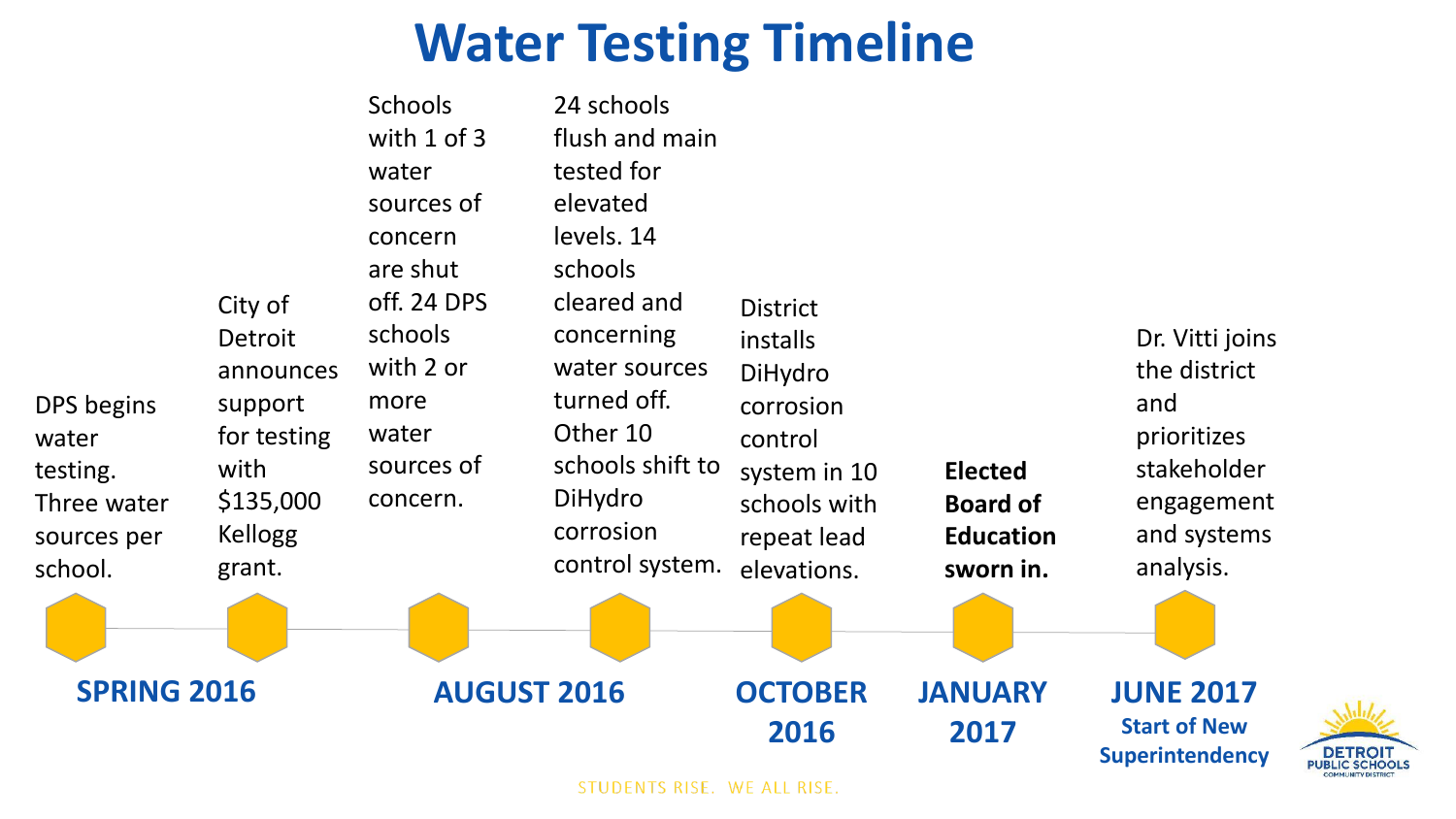#### **Water Testing Timeline (pt. 2)**

Dr. Vitti orders all drinking water turned off in 10 schools with DiHydro treatment. Water coolers are provided.

DPSCD Board Approves Clean Water Resolution. Results from follow up 2016 testing reveals 8 of 12 concerning schools have isolated water sources with elevated levels of copper and/or lead. Drinking water discontinued at 8 schools. Water coolers provided. District begins proactive annual testing despite any federal, state, or local requirements to do so.

First round of all schools tested received. 16 of the 24 schools tested show elevated levels of lead and or copper. Drinking water discontinued in 16 schools then all district schools. Water coolers used. Awaiting results from other schools.



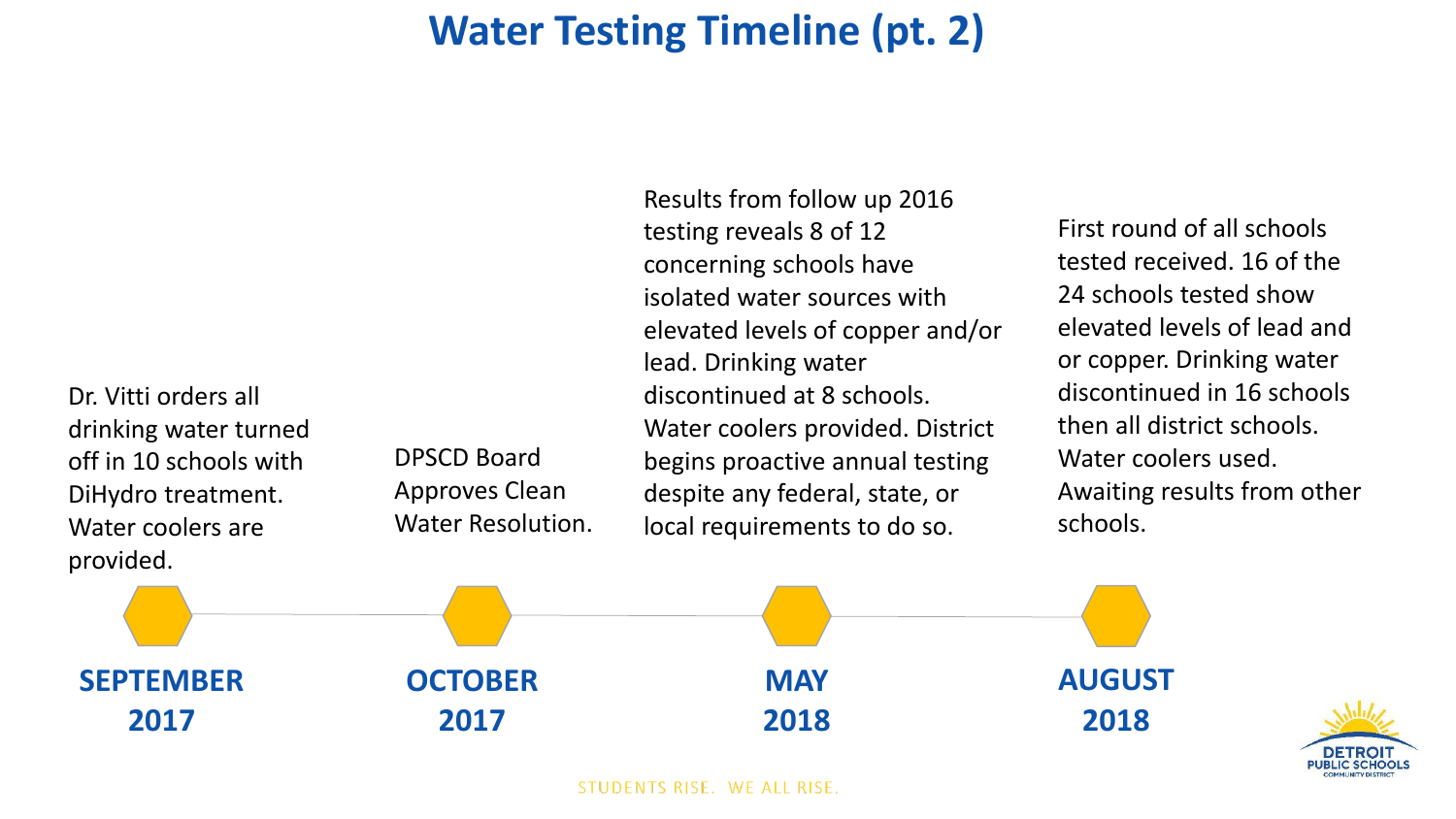## Possible Causes to Elevated Levels

- Plumbing contains lead and copper that can dissolve into water, especially during long periods with no or low water use (e.g., weekends and school breaks).
- Lower usage of water due to smaller enrollment size leads to lead and copper release from the plumbing (schoolwide but namely at individual water sources). Lead and copper release tends to be higher in isolated (not frequently used) water sources.
- Older plumbing materials, including water fountains and sink outlets, contain more lead than fixtures sold starting in January 2014.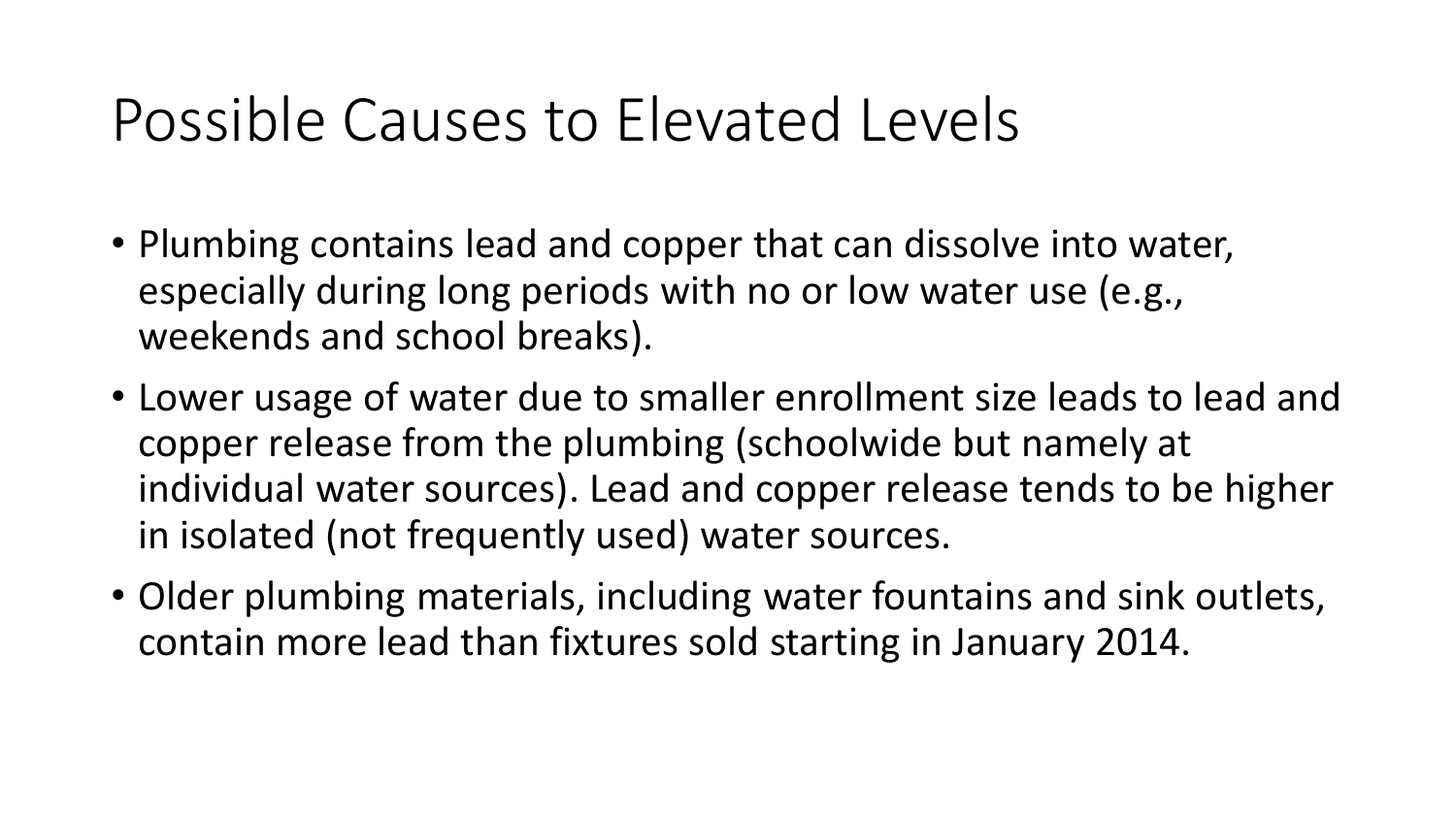# Suggested Solutions that Do Not Ensure Safety or are Too Costly

• Continue the previous practice of turning off individual water sources with elevated levels.

**ISSUE**: Prior strategy ignored new sources identified as concerns with each new round of testing. Subjects staff and students to exposure.

• Conduct study of building plumbing in all schools to detect sources of concern.

**ISSUE:** Each school has separate and distinct plumbing components and configurations. Most plumbing contains lead; replacing some plumbing now does not prevent future exposure from the rest of the plumbing.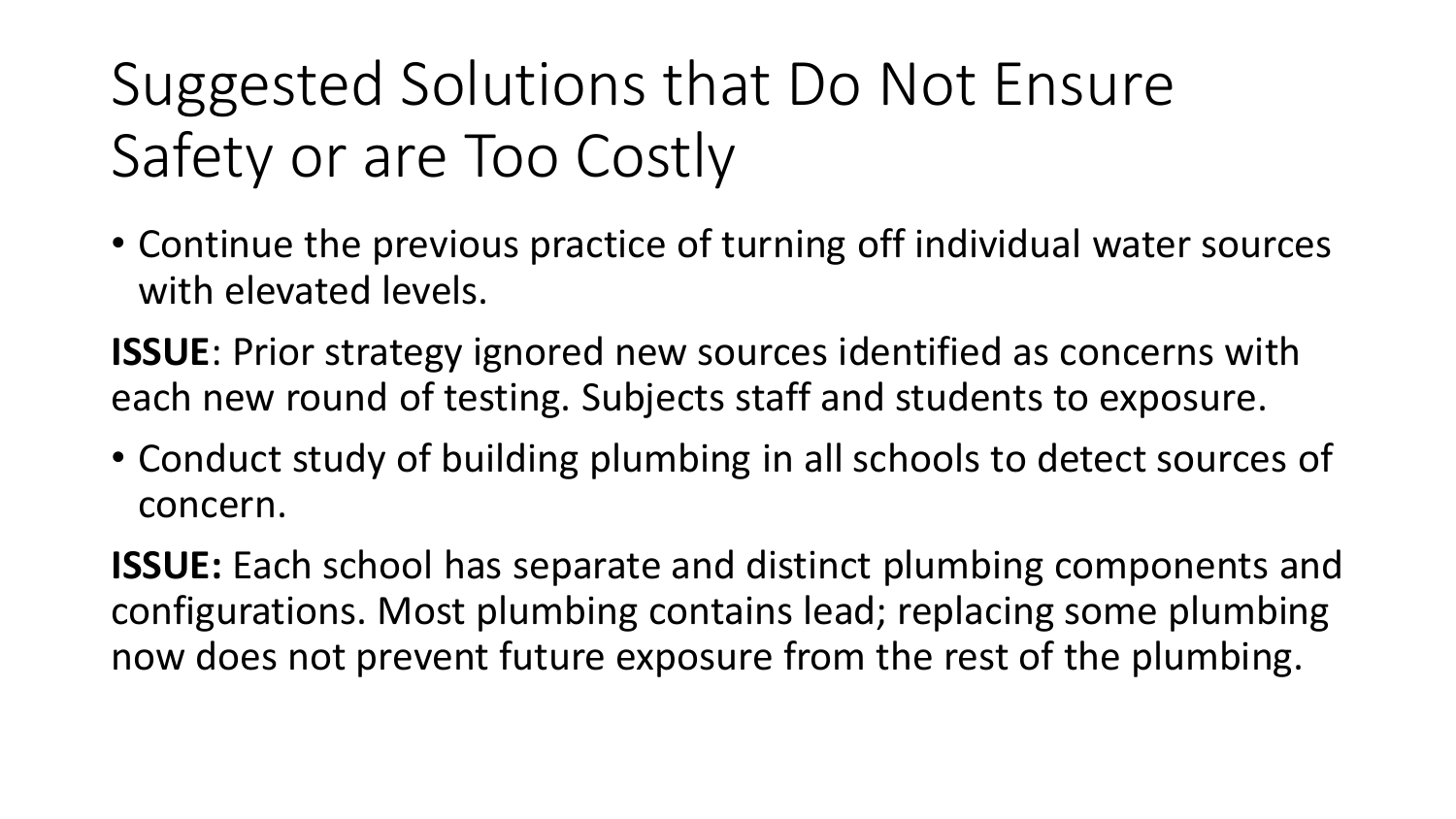# Suggested Solutions that Do Not Ensure Safety or are Too Costly

• Replace all water fountains or sinks.

**ISSUE:** Costly, time consuming and will not address internal piping issues.

• Replace water fountain and sink fixtures where concerns exist.

**ISSUE:** Recent test results from Spring and Summer surfaced larger number of concerns and unexpected sources as compared to previous tests. Lead release is unpredictable. A single low sample does not guarantee that a fixture is safe for drinking.

• Only turn off drinking water at schools where concerns were identified

**ISSUE:** Spring and Summer testing identified schools that were previously cleared, including new buildings such as Cass Tech and Renaissance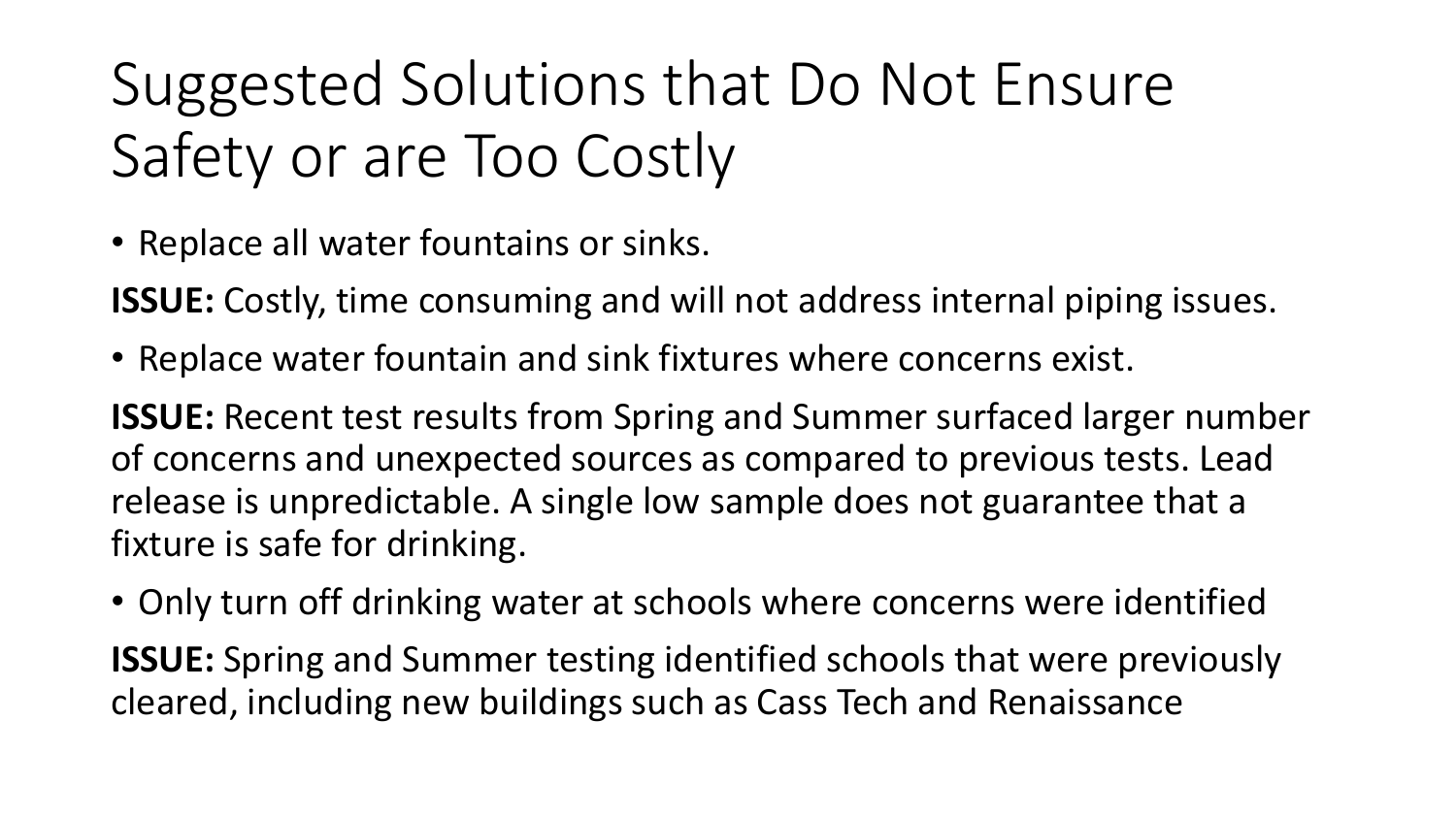#### Water Hydration **Stations**

- Filter removes contaminants (including copper and lead) as water leaves the fixture
- Cools water
- Promotes more water usage by students and staff
- Concentrates water use at a reduced number of fixtures resulting in fresher water
- Environmentally responsible
- Place one for every 100 students. In addition, kitchen, faculty lounge, and gyms.
- Commit to regular testing and filter replacement
- Equipment and labor ~\$2M

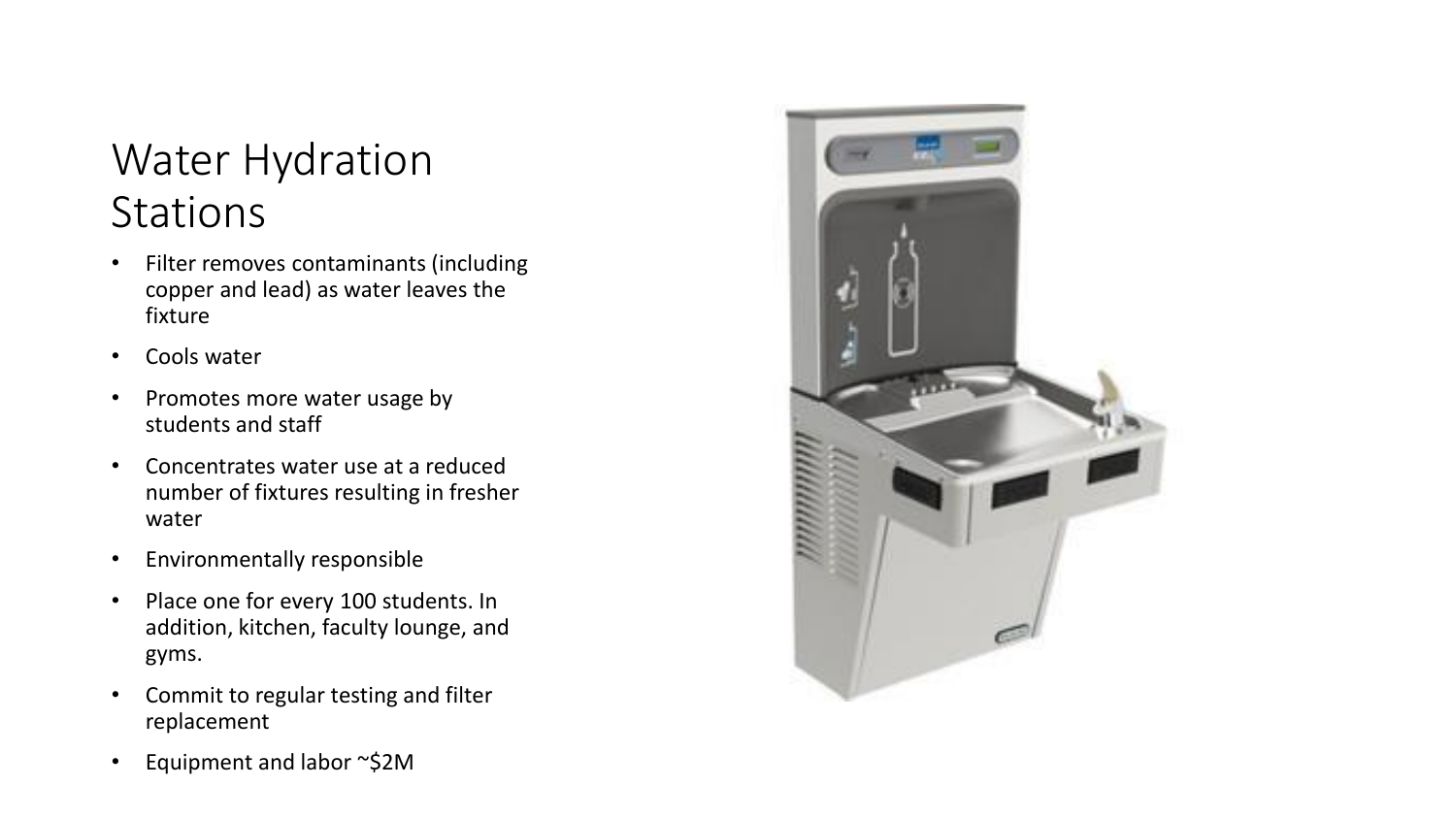### Next Steps

- Engage School Board and community on proposed solution.
- Work with City Department of Health to provide child lead testing if requested by parents.
- Continue districtwide strategy of discontinuing drinking water in schools and use water coolers until hydration stations are implemented. Provide additional water bottles to students to fill daily.
- Use of water for washing hands and showers can continue and is safe.
- If water hydration systems approved, then units can be installed by the start of next school year in all schools.